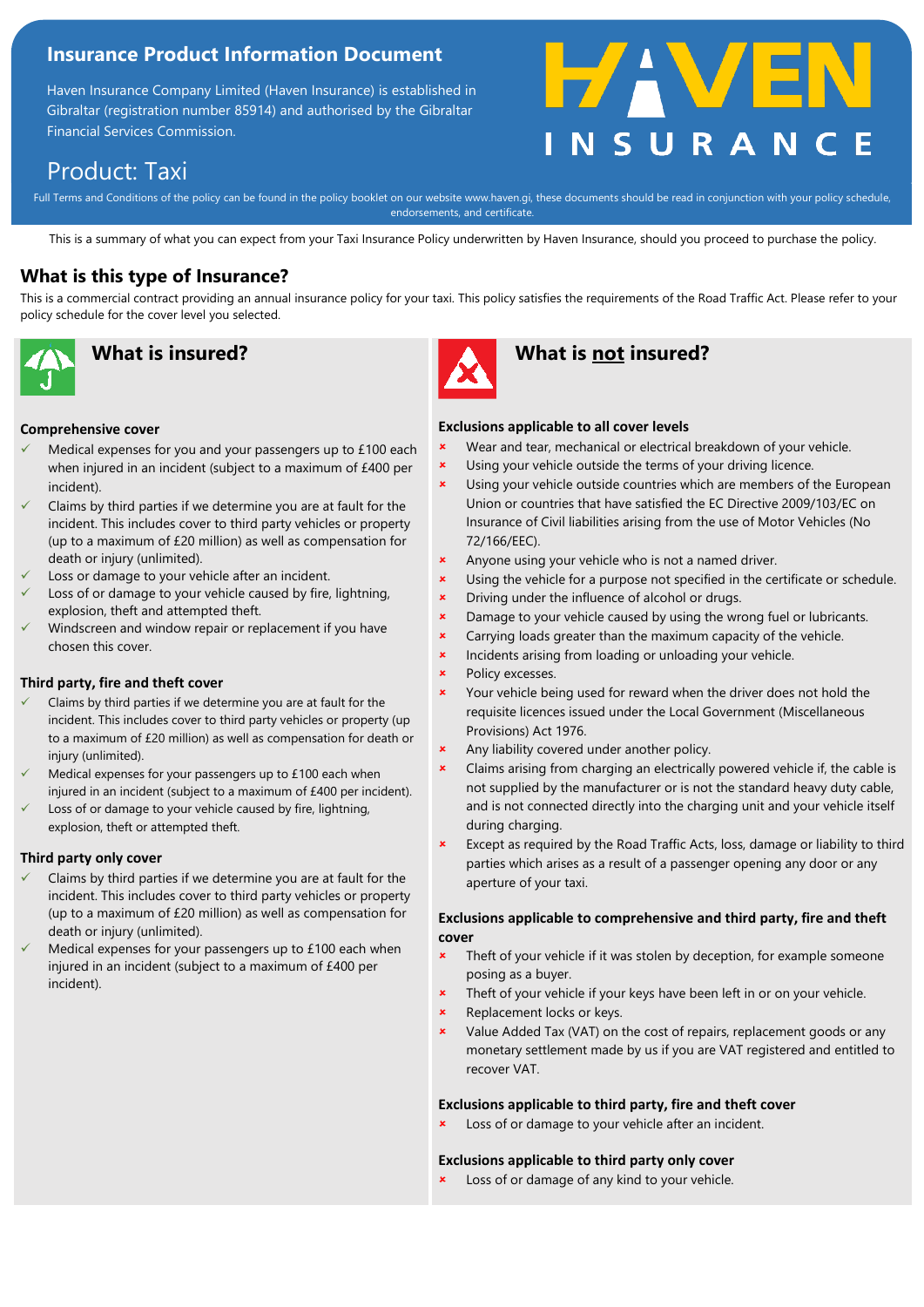

### **Are there any restrictions on cover?**

- You are covered for social, domestic and pleasure use, commuting and private and/or public hire, as stated in your policy schedule.
- To use your vehicle for hire and reward purposes, you must hold both a valid driving licence and the relevant operating licence issued under the Local Government (Miscellaneous Provisions) Act 1976.
- The maximum no claims bonus we accept is 5 years.
- You must ensure you have a valid Green Card (International Motor Insurance Card) covering your vehicle before travelling abroad.
- If you are towing whilst travelling abroad, you must have a separate Green Card covering the trailer you are towing. The trailer is not covered when disconnected from your vehicle.



### **Where am I covered?**

#### **Comprehensive and third party, fire and theft cover**

- If you have selected comprehensive or third party, fire and theft cover for your vehicle, you have the selected cover for your vehicle within Great Britain, Northern Ireland, Isle of Man and the Channel Islands.
- Provided you have a valid Green Card covering your vehicle, you can also use your vehicle abroad with the minimum cover required by law within the European Union or countries that have satisfied the EC Directive 2009/103/EC. Subject to an additional premium you may be able to use your vehicle abroad with the same level of cover you have in the UK for up to 28 days. You will only be covered for social, domestic and pleasure use while abroad.

#### **Third party only cover**

- You have third party cover for your vehicle within Great Britain, Northern Ireland, Isle of Man and the Channel Islands.
- Provided you have a valid Green Card covering your vehicle, you can also use your vehicle abroad with the minimum cover required by law within the European Union or countries that have satisfied the EC Directive 2009/103/EC. You will only be covered for social, domestic and pleasure use while abroad.



# **What are my obligations?**

#### **Before cover starts**

- Disclose all facts accurately and in full.
- Let us know if you have any medical conditions disclosable to the DVLA.
- Ensure the cover offered is right for you and take note of any significant or unusual policy conditions or exclusions.

#### **Once you have purchased the policy**

- Check your certificate and schedule are correct, paying particular attention to the vehicle registration number, the class of use and the drivers listed as insured.
- Provide a copy of your driving licence or your licence summary check code and any other documents requested to validate your policy.
- Comply with all statutory and vehicle licensing authority regulations and requirements.

#### **During the policy**

- Let us know if you make any changes that may affect the policy, this could include your name, address or occupation, the class of use you require the vehicle for, a change in your business description or the vehicle insured, or any modifications to the vehicle insured.
- Take reasonable steps to protect your vehicle and ensure it's kept in a roadworthy condition with an up to date MOT and valid vehicle tax.

#### **In the event of a claim**

- Never admit liability at the scene.
- Once you are in a safe position, exchange contact details with everyone involved including witnesses, and take note of vehicle registration numbers involved.
- If safe to do so, take pictures of the vehicles, registration numbers and any passengers, as well as the incident scene.
- If any party is injured, call the emergency services.
- Notify the claims department within 24 hours of the incident to avoid incurring a late reporting excess.
- Pay any excesses applicable to the policy.